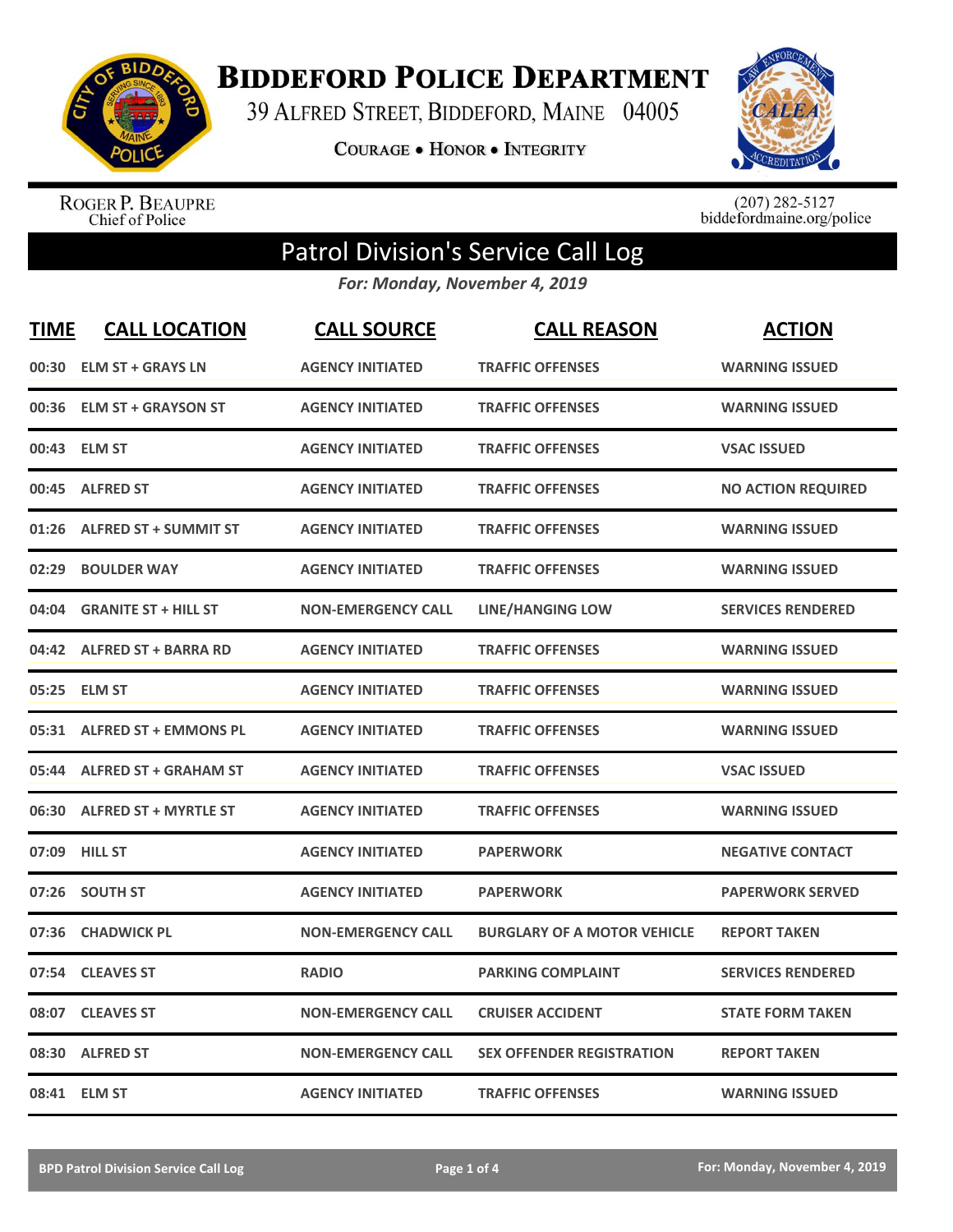| <b>TIME</b> | <b>CALL LOCATION</b>                                                                         | <b>CALL SOURCE</b>                                             | <b>CALL REASON</b>                                                                          | <b>ACTION</b>                |
|-------------|----------------------------------------------------------------------------------------------|----------------------------------------------------------------|---------------------------------------------------------------------------------------------|------------------------------|
|             | 08:53 ELM ST                                                                                 | <b>AGENCY INITIATED</b>                                        | <b>TRAFFIC OFFENSES</b>                                                                     | <b>WARNING ISSUED</b>        |
|             | 09:47 ALFRED ST                                                                              | <b>NON-EMERGENCY CALL</b>                                      | <b>BACKGROUND CHECK</b>                                                                     | <b>SERVICES RENDERED</b>     |
|             | 09:54 ALFRED ST + FRANKLIN ST                                                                | <b>NON-EMERGENCY CALL</b>                                      | <b>ANIMAL COMPLAINT</b>                                                                     | <b>SERVICES RENDERED</b>     |
|             | 10:05 GEORGE ST                                                                              | <b>NON-EMERGENCY CALL</b>                                      | <b>CRIMINAL MISCHIEF</b>                                                                    | <b>REPORT TAKEN</b>          |
|             | 10:30 WEST ST + GRAHAM ST                                                                    | <b>AGENCY INITIATED</b>                                        | <b>TRAFFIC OFFENSES</b>                                                                     | <b>WARNING ISSUED</b>        |
|             | 10:59 BIDDEFORD GATEWAY CTR                                                                  | <b>NON-EMERGENCY CALL</b>                                      | <b>SHOPLIFTING</b><br>OFFENDER: GARRETT ERNEST SKAATES  AGE: 41  RESIDENT OF: BIDDEFORD, ME | <b>ARREST(S) MADE</b>        |
|             |                                                                                              | CHARGE: THEFT BY UNAUTHORIZED TAKING OR TRANSFER - SHOPLIFTING |                                                                                             |                              |
|             | 12:03 CLIFFORD ST                                                                            | <b>WALK-IN AT STATION</b>                                      | <b>CIVIL COMPLAINT</b>                                                                      | <b>CIVIL COMPLAINT</b>       |
|             | 12:15 SULLIVAN ST                                                                            | <b>E-911 CALL</b>                                              | 911 MISUSE                                                                                  | <b>SERVICES RENDERED</b>     |
|             | <b>12:22 MAIN ST</b>                                                                         | <b>AGENCY INITIATED</b>                                        | <b>PARKING COMPLAINT</b>                                                                    | <b>PARKING TICKET ISSUED</b> |
|             | 12:32 SUMMER ST                                                                              | <b>NON-EMERGENCY CALL</b>                                      | <b>SUSPICION</b>                                                                            | <b>SERVICES RENDERED</b>     |
|             | 12:36 GRAHAM ST                                                                              | <b>RADIO</b>                                                   | <b>SUSPICION</b>                                                                            | <b>SERVICES RENDERED</b>     |
|             | 13:12 ALFRED ST                                                                              | AGENCY INITIATED WARRANT ARREST                                |                                                                                             | <b>ARREST(S) MADE</b>        |
|             | OFFENDER: JUVENILE - A  AGE: 17  RESIDENT OF: BIDDEFORD, ME<br><b>CHARGE: WARRANT ARREST</b> |                                                                |                                                                                             |                              |
|             | 13:13 MAIN ST + ST MARYS ST                                                                  | <b>NON-EMERGENCY CALL</b>                                      | <b>ANIMAL COMPLAINT</b>                                                                     | <b>SERVICES RENDERED</b>     |
|             | 13:13 SIMARD AVE                                                                             | <b>E-911 CALL</b>                                              | 911 MISUSE                                                                                  | <b>WARNING ISSUED</b>        |
|             | 13:43 PROSPECT ST                                                                            | <b>NON-EMERGENCY CALL</b>                                      | <b>PARKING COMPLAINT</b>                                                                    | <b>NO ACTION REQUIRED</b>    |
|             | 13:46 CHAPEL ST                                                                              | <b>NON-EMERGENCY CALL</b>                                      | <b>ARTICLES LOST/FOUND</b>                                                                  | <b>SERVICES RENDERED</b>     |
|             | 14:34 CHAPEL ST                                                                              | <b>NON-EMERGENCY CALL</b>                                      | <b>PARKING COMPLAINT</b>                                                                    | <b>SERVICES RENDERED</b>     |
|             | 14:39 LAMBERT ST                                                                             | <b>E-911 CALL</b>                                              | <b>THEFT</b>                                                                                | <b>UNFOUNDED</b>             |
|             | 15:14 TIGER WAY                                                                              | <b>NON-EMERGENCY CALL</b>                                      | <b>JUVENILE OFFENSES</b>                                                                    | <b>NO ACTION REQUIRED</b>    |
|             | 15:44 MT VERNON ST + FOSS ST                                                                 | <b>NON-EMERGENCY CALL</b>                                      | <b>DOMESTIC COMPLAINTS</b>                                                                  | <b>REPORT TAKEN</b>          |
|             | 15:52 ALFRED ST                                                                              | <b>NON-EMERGENCY CALL</b>                                      | <b>LIQUOR COMPLIANCE</b>                                                                    | <b>REPORT TAKEN</b>          |
|             | 16:20 POOL ST + DECARY RD                                                                    | <b>AGENCY INITIATED</b>                                        | <b>TRAFFIC OFFENSES</b>                                                                     | <b>WARNING ISSUED</b>        |
| 16:21       | <b>BRADBURY ST</b>                                                                           | <b>AGENCY INITIATED</b>                                        | <b>PARKING COMPLAINT</b>                                                                    | <b>VEHICLE TOWED</b>         |
|             | <b>16:22 BRADBURY ST</b>                                                                     | <b>AGENCY INITIATED</b>                                        | <b>PARKING COMPLAINT</b>                                                                    | <b>SERVICES RENDERED</b>     |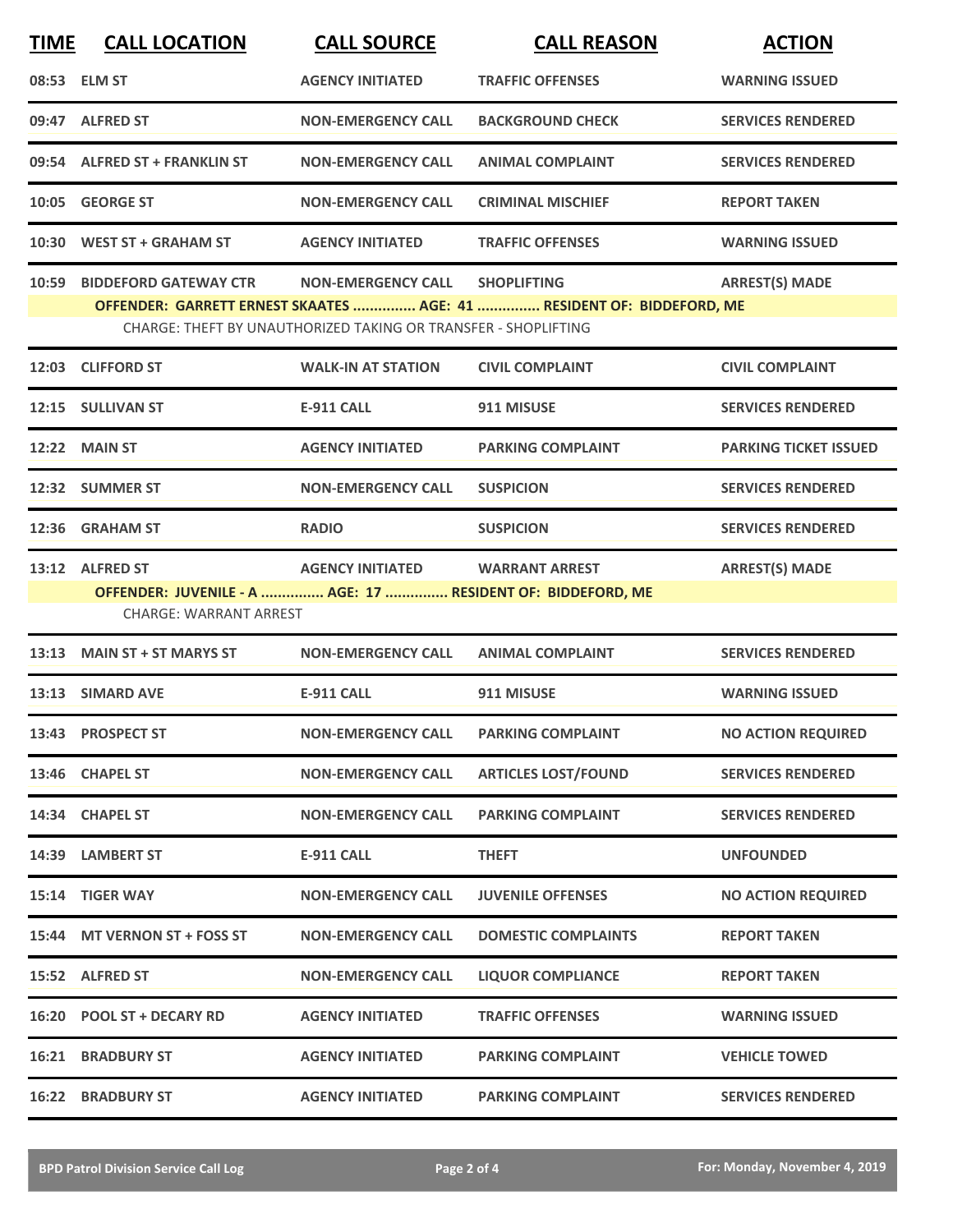| <b>TIME</b> | <b>CALL LOCATION</b>                                                                                                                                    | <b>CALL SOURCE</b>        | <b>CALL REASON</b>               | <b>ACTION</b>             |  |
|-------------|---------------------------------------------------------------------------------------------------------------------------------------------------------|---------------------------|----------------------------------|---------------------------|--|
|             | 16:25 MAIN ST                                                                                                                                           | <b>NON-EMERGENCY CALL</b> | <b>CRIMINAL MISCHIEF</b>         | <b>NO ACTION REQUIRED</b> |  |
|             | 16:50 ALFRED ST                                                                                                                                         | <b>E-911 CALL</b>         | <b>HARASSMENT</b>                | <b>WARNING ISSUED</b>     |  |
|             | 17:18 ALFRED ST                                                                                                                                         | <b>E-911 CALL</b>         | <b>DISTURBANCE / NOISE</b>       | <b>SERVICES RENDERED</b>  |  |
|             | 17:26 ROCKY WAY                                                                                                                                         | <b>E-911 CALL</b>         | 911 MISUSE                       | <b>NO ACTION REQUIRED</b> |  |
|             | 17:39 ALFRED ST                                                                                                                                         | <b>AGENCY INITIATED</b>   | <b>HARASSMENT</b>                | <b>NO VIOLATION</b>       |  |
|             | 17:48 ALFRED ST                                                                                                                                         | <b>WALK-IN AT STATION</b> | <b>COURT ORDERED CHECK IN</b>    | <b>SERVICES RENDERED</b>  |  |
|             | 18:09 ALFRED ST + MAY ST                                                                                                                                | <b>AGENCY INITIATED</b>   | <b>TRAFFIC OFFENSES</b>          | <b>WARNING ISSUED</b>     |  |
|             | 18:23 LINCOLN ST                                                                                                                                        | <b>E-911 CALL</b>         | 911 MISUSE                       | <b>NO ACTION REQUIRED</b> |  |
|             | 18:37 MAY ST                                                                                                                                            | <b>E-911 CALL</b>         | <b>DISTURBANCE / NOISE</b>       | <b>REPORT TAKEN</b>       |  |
|             | 18:40 CUTTS ST                                                                                                                                          | <b>NON-EMERGENCY CALL</b> | <b>DISTURBANCE / NOISE</b>       | <b>SERVICES RENDERED</b>  |  |
|             | 19:20 ALFRED ST + MEDICAL CENTER D E-911 CALL                                                                                                           |                           | <b>CHECK WELFARE</b>             | <b>NEGATIVE CONTACT</b>   |  |
|             | 20:01 WEST ST + SKY OAKS DR                                                                                                                             | <b>AGENCY INITIATED</b>   | <b>TRAFFIC OFFENSES</b>          | <b>WARNING ISSUED</b>     |  |
|             | 20:20 ALFRED ST + SUMMER ST                                                                                                                             | <b>AGENCY INITIATED</b>   | <b>TRAFFIC OFFENSES</b>          | <b>WARNING ISSUED</b>     |  |
|             | 20:41 ALFRED ST                                                                                                                                         | <b>NON-EMERGENCY CALL</b> | <b>COURT ORDERED CHECK IN</b>    | <b>SERVICES RENDERED</b>  |  |
|             | 20:54 MEETINGHOUSE RD                                                                                                                                   | <b>E-911 CALL</b>         | 911 MISUSE                       | <b>NEGATIVE CONTACT</b>   |  |
|             | 21:12 ELM ST                                                                                                                                            | <b>NON-EMERGENCY CALL</b> | <b>HARASSMENT</b>                | <b>UNFOUNDED</b>          |  |
|             | 21:12 CLIFFORD ST                                                                                                                                       | <b>E-911 CALL</b>         | <b>ASSAULT</b>                   | <b>SERVICES RENDERED</b>  |  |
|             | 21:47 MAINE TPKE                                                                                                                                        | E-911 CALL                | <b>OPERATING UNDER INFLUENCE</b> | <b>ARREST(S) MADE</b>     |  |
|             | OFFENDER: VERNON ALLAN LADD  AGE: 46  RESIDENT OF: WESTBROOK, ME<br>CHARGE: DUTY TO INFORM LAW ENFORCEMENT OF CONCEALED WEAPON<br>CHARGE: OUI (ALCOHOL) |                           |                                  |                           |  |
|             | 23:15 MAIN ST + ELM ST                                                                                                                                  | <b>AGENCY INITIATED</b>   | <b>TRAFFIC OFFENSES</b>          | <b>WARNING ISSUED</b>     |  |
|             | 23:28 ALFRED ST                                                                                                                                         | <b>AGENCY INITIATED</b>   | <b>TRAFFIC OFFENSES</b>          | <b>WARNING ISSUED</b>     |  |
|             | 23:30 ELM ST                                                                                                                                            | <b>AGENCY INITIATED</b>   | <b>TRAFFIC OFFENSES</b>          | <b>WARNING ISSUED</b>     |  |
|             | 23:33 ALFRED ST + BOULDER WAY                                                                                                                           | <b>AGENCY INITIATED</b>   | <b>TRAFFIC OFFENSES</b>          | <b>WARNING ISSUED</b>     |  |
|             | 23:43 ALFRED ST                                                                                                                                         | <b>AGENCY INITIATED</b>   | <b>TRAFFIC OFFENSES</b>          | <b>WARNING ISSUED</b>     |  |
|             | 23:44 ALFRED ST                                                                                                                                         | <b>AGENCY INITIATED</b>   | <b>TRAFFIC OFFENSES</b>          | <b>WARNING ISSUED</b>     |  |